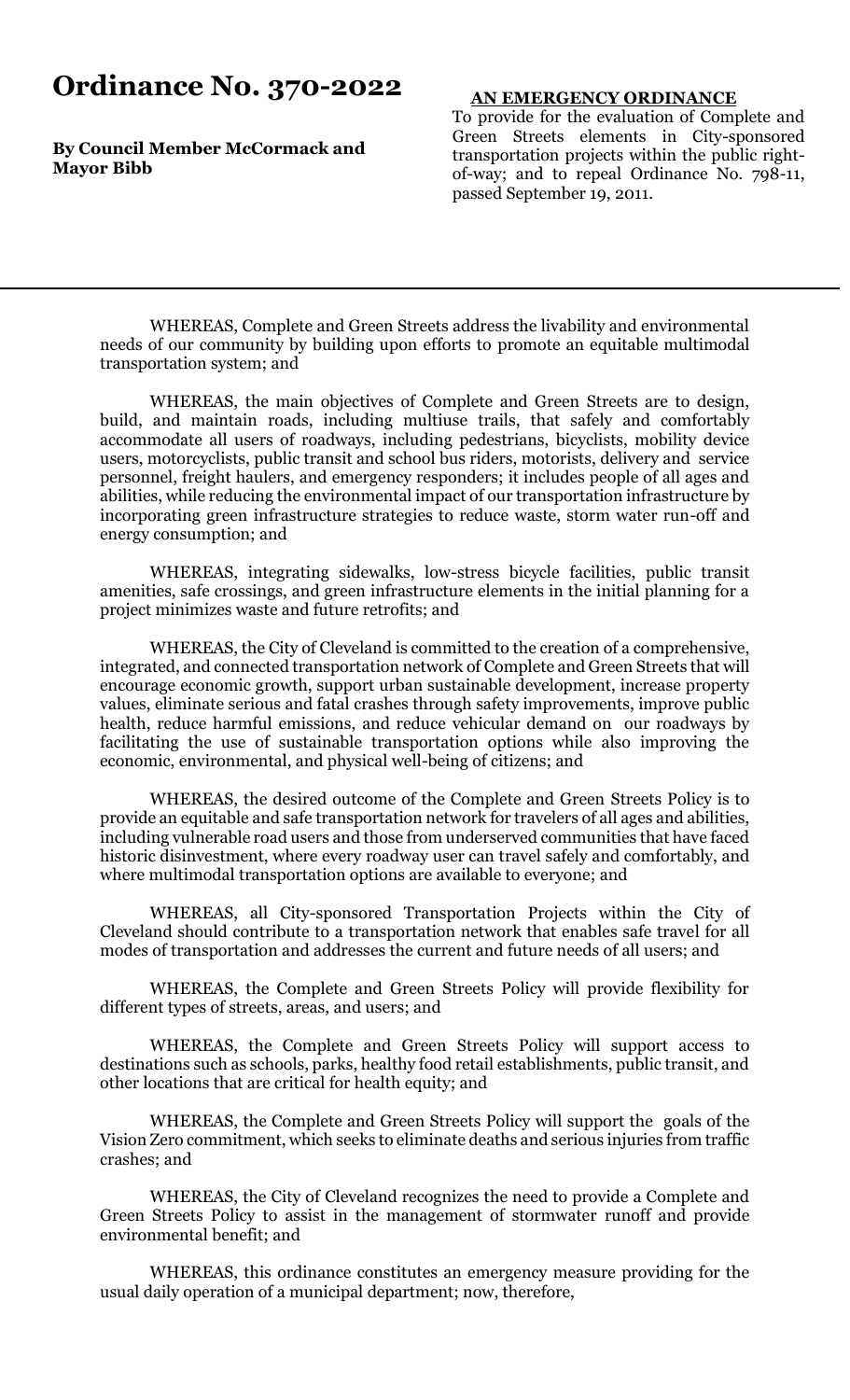### BE IT ORDAINED BY THE COUNCIL OF THE CITY OF CLEVELAND:

Section 1. Definitions.

For purposes of this ordinance, the following terms, not defined in the Codified Ordinances of Cleveland, Ohio 1976, shall mean:

- (a) "Active Transportation" means being physically active for the purpose of transportation (typically biking or walking), and is distinct from being physically active for recreation.
- (b) "City-sponsored Transportation Projects" mean projects for which the City is the project sponsor and is responsible for providing the scope of work.
- (c) "Complete and Green Streets" means the City's commitment to ensure that, when possible:
	- 1. Roads safely and comfortably accommodate users including pedestrians, bicyclists, mobility device users, motorcyclists, public transit users and motorists; and
	- 2. Roadway projects incorporate stormwater source control measures that store, filter, infiltrate, harvest and reuse or evaporate stormwater to increase resiliency of infrastructure by reducing stress on wet-weather drainage and collection systems; and
	- 3. Roadway projects add to the prevalence of trees and vegetation across the city; and
	- 4. Roadway projects use sustainable and recycled materials.
- (d) "Complete and Green Streets Policy" means the guidance and procedures developed by the Director of Mayor's Office of Capital Projects and Director of City Planning that address the inclusion of Complete and Green Streets elements in all types of projects within the public right-of-way, including new construction, reconstruction, rehabilitation, repair, restriping, and maintenance of transportation facilities and development projects.
- (e) "Connectivity" means the level to which travel routes are safe, accessible, and convenient for road users to use across varying distances without gaps.
- (f) "Safe Design" means with the intent of protecting all road users from death or injury.
- (g) "Vulnerable Road Users" means road users at increased risk of injury due to a lack of the external protection of a vehicle, including pedestrians, cyclists, scooter riders, motorcyclists, and those with mobility, vision, and/or hearing challenges.

Section 2. That within 60 days of the effective date of this ordinance, the Director of the Mayor's Office of Capital Projects and Director of City Planning shall develop a Complete and Green Streets Policy for City-sponsored Transportation Projects within the public right-of-way. The Policy shall also encourage non-City sponsors of transportation and development projects within the City of Cleveland to include Complete and Green Streets elements. The Complete and Green Streets Policy, and associated design resources described in Sections 4 and 5, must be made publicly available online.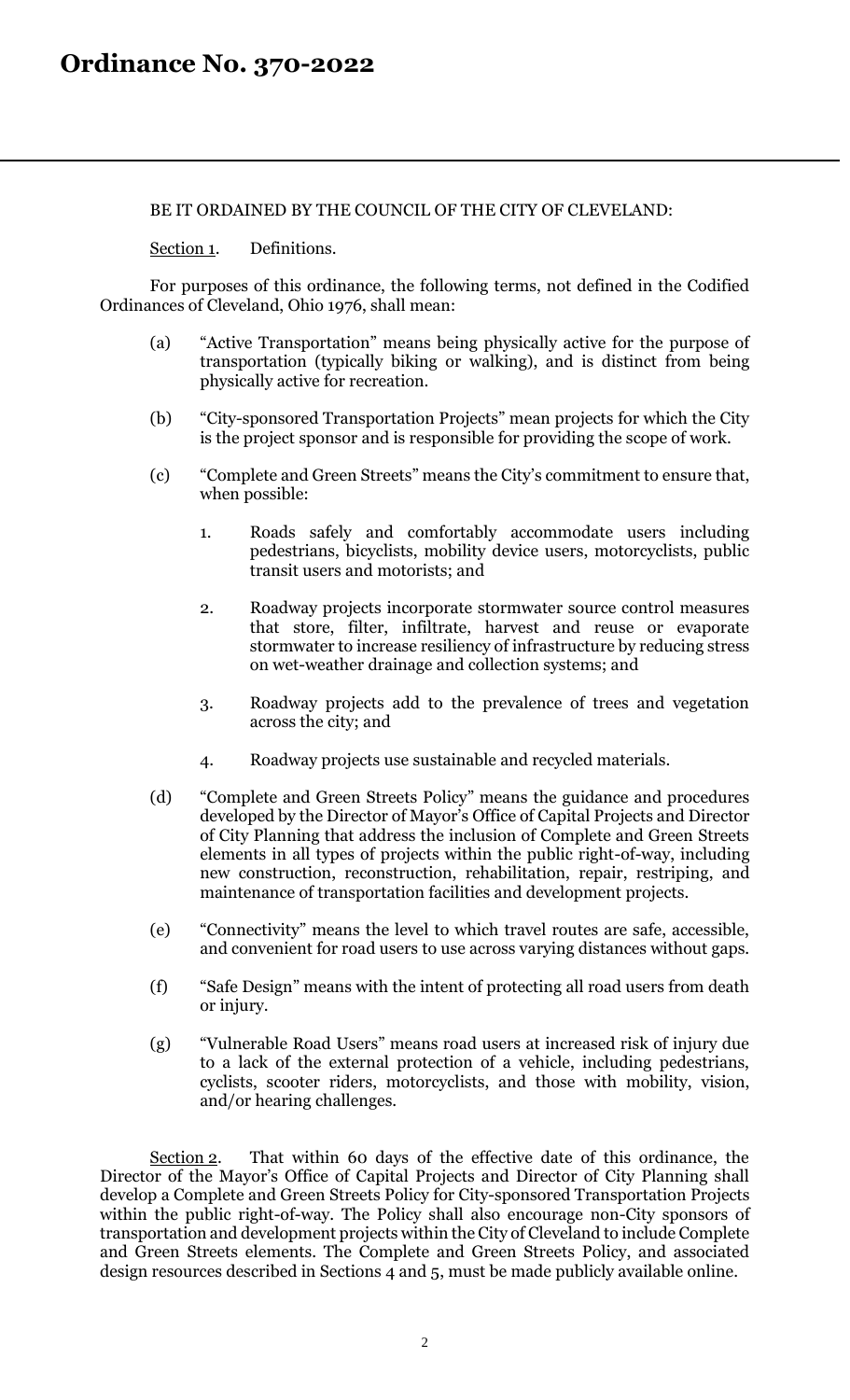That Complete and Green Streets elements on residential and other small-scale resurfacing projects and routine maintenance projects conducted by the City of Cleveland may be limited to pavement markings and lane reconfiguration to accommodate recommended bicycle facilities and/or public transit lanes, signage for cyclists or pedestrians, and the use of sustainable materials, if it has been determined through the Complete and Green Streets Policy that additional elements are unnecessary or outside the scope of the repair or improvement. Routine maintenance includes pavement patching (diamond grinding, concrete panel repair, fog coat, seal coat/ chip seal/ and slurry seal). Emergency repairs are not subject to this ordinance.

Section 3. That the Director of the City Planning Commission shall lead the development and adoption of an Active Transportation Plan that, in conjunction with Greater Cleveland Regional Transit Authority's ("GCRTA") planning, will inform the desired multimodal elements on the local road network. The Active Transportation Plan shall be reviewed and updated at a minimum every 5 years to maintain a current vision for multimodality in the city.

Section 4. That the design of City-sponsored Transportation Projects shall address the needs of all road users, with particular attention to the most vulnerable. The Complete and Green Streets Policy adopted by the City of Cleveland shall guide contextsensitive design as articulated in transportation design manuals, standards, and guidelines based upon proven solutions in urban design or street design. The Director of the Mayor's Office of Capital Projects shall use the best and latest design resources available and shall consider innovative or non-traditional design options where accepted design standards allow flexibility. A balanced design solution between user and modal needs considers aspects such as street design, desired operating speed, hierarchy of streets, connectivity, wayfinding signs, and signal timing for the needs and comfort of all users.

That resources containing proven design solutions related to street design, construction, and operations include, but are not limited to:

Standards, including the following: The Ohio Manual of Uniform Traffic Control Devices (OMUTCD); the Ohio Traffic Engineering Manual; The Policy on Geometric Design of Highways and Streets ("Green Book"); the Americans with Disabilities Act (ADA) Standards for Accessible Design; Publications from ODOT, including the Location and Design Manuals Volumes I & II; and Publications from the American Association of Highway Transportation Officials (AASHTO), including but not limited to the Highway Safety Manual and Highway Capacity Manual;

Guidelines, including the following: Public Right-of Way Accessibility Guidelines (PROWAG); Publications from the National Association of City Transportation Officials (NACTO), including the Urban Street design guides; Publications from the Transportation Research Board; City of Cleveland's Complete and Green Streets Typology; NOACA's Street Design Guidelines and Trail Crossing Typology Guidance; Cuyahoga County Complete Streets Toolkit; and processes, policies, and guidance adopted through the Vision Zero Taskforce; and

Plans adopted by the City Planning Commission, including the following: Citywide Master Plan, Transportation for Livable Communities Initiative plans, Bikeway Master Plan, Vision Zero Action Plan, Safe Routes to School Travel Plan, Climate Action Plan, and RTA Strategic Plan, as well as in progress and future planning efforts.

Section 5. That green street elements are context sensitive to the right-of-way and based on guidance contained in the following resources: Cleveland Water Pollution Control guidelines, Engineering and Construction Specifications, Cleveland Public Power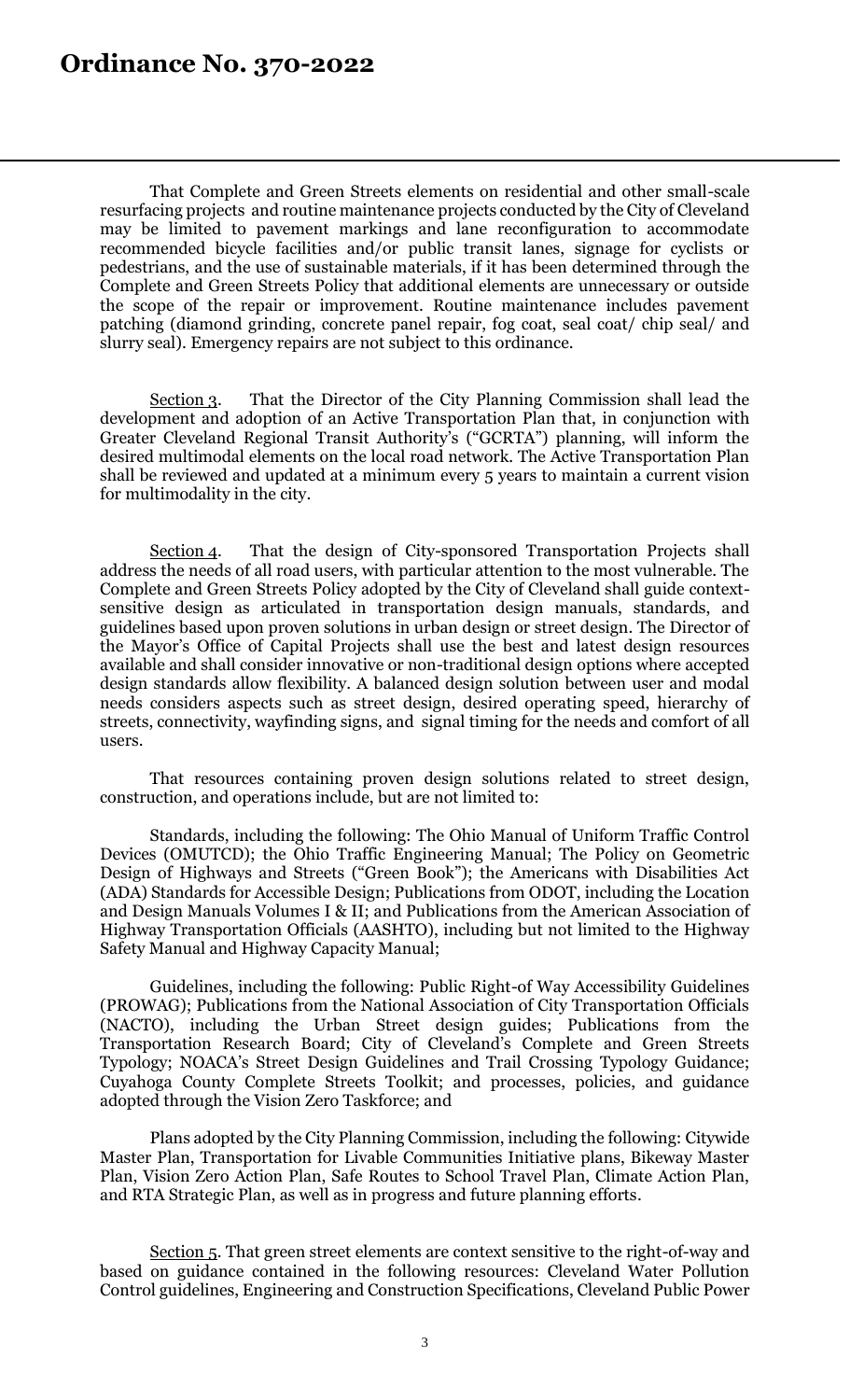Streetlight Guidelines, Traffic Engineering Signal Guidelines, and other guidelines that may be developed.

Section 6. That all relevant departments of the City shall:

- (a) Make Complete and Green Streets a routine part of everyday operations;
- (b) Approach every Transportation Project and program as an opportunity to improve the transportation network for all users;
- (c) Work in coordination with other departments, agencies, and jurisdictions to achieve Complete and Green Streets; and
- (d) Encourage other agencies or entities working within the City right-of-way to align with these goals.

Section 7. That a Transportation Infrastructure Advisory Committee (TIAC) shall be appointed by Council and the Administration within 90 days of the effective date of this ordinance. The members of the TIAC shall include, but not be limited to, the following:

- (a) the Council Member serving as the co-chair of the Vision Zero Taskforce, or, if the Vision Zero Taskforce is inactive, a Council Member or staff appointed by Council;
- (b) the member of the City Administration serving as the co-chair of the Vision Zero Taskforce, or, if the Vision Zero Taskforce is inactive, a member of the City Administration appointed by the Mayor;
- (c) a representative of the Ohio Department of Transportation;
- (d) a representative of the Northeast Ohio Areawide Coordinating Agency;
- (e) a representative of the Greater Cleveland Regional Transit Authority ("GCRTA");
- (f) a representative of the Northeast Ohio Regional Sewer District;
- (g) a representative of a multimodal advocacy organization;
- (h) a representative from an organization serving people with disabilities; and
- (i) two resident representatives with experience relevant to Complete and Green Streets.

The Council shall have appointing authority for committee members described in divisions (c) through (f) above. The Mayor shall have appointing authority for committee members described in divisions (g) and (h) above. The Council and the Mayor shall each have appointing authority for one of the committee members described in division (i). The term of the members shall be three (3) years; provided that of the initial appointments, five (5) shall be appointed for terms of two (2) years, and five (5) shall be appointed for terms of three (3) years. Vacancies in the Committee shall be filled in the same manner as the original appointment for the unexpired term. The Chairperson of the Committee shall be elected annually by a majority vote of the Committee members. The members of the TIAC shall serve without compensation.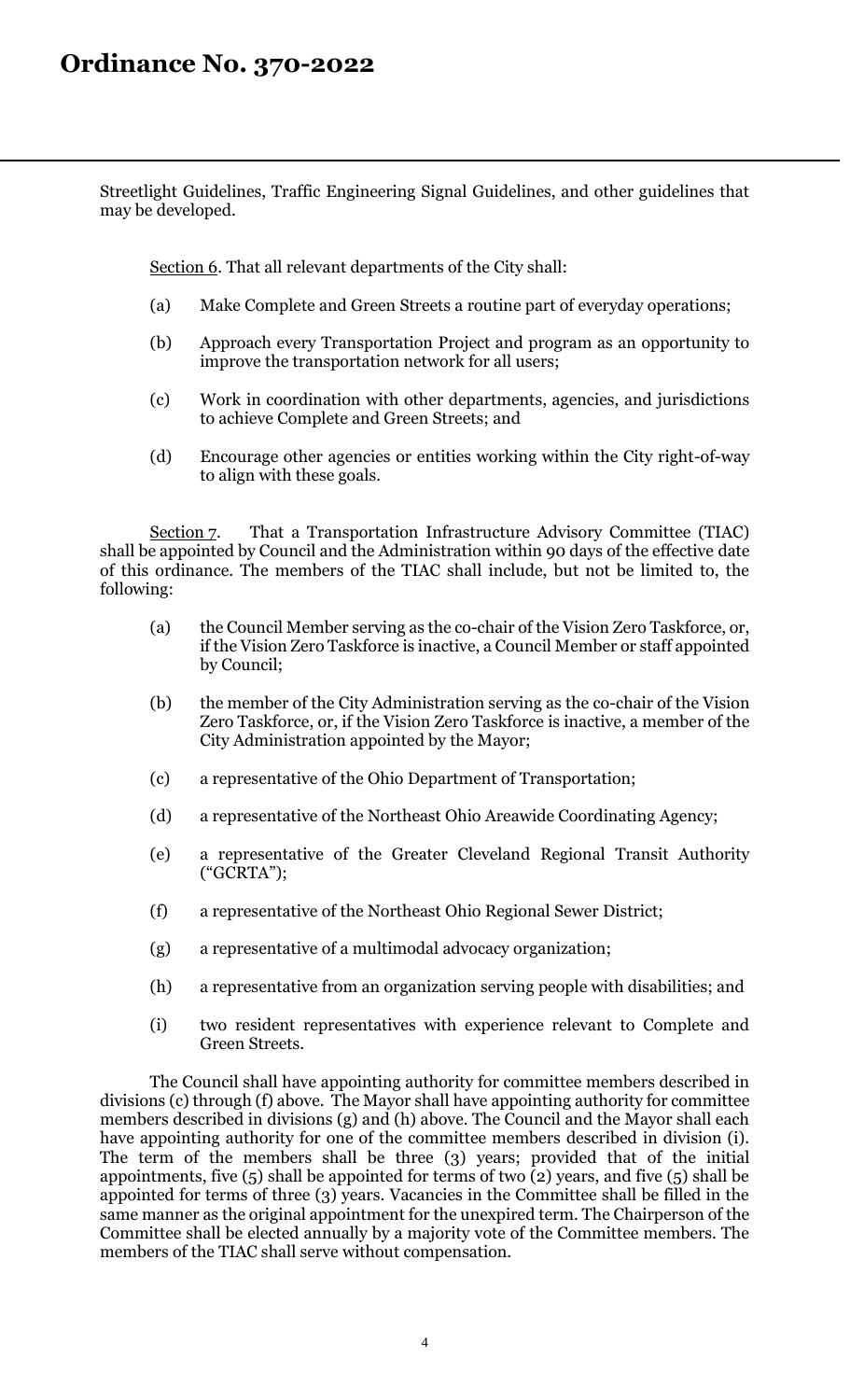Within six (6) months of the effective date of the ordinance, the Director of the Mayor's Office of Capital Projects shall convene the TIAC. The TIAC shall meet quarterly to review and provide feedback on City-sponsored Transportation Projects in accordance with the Complete and Green Streets Policy and review exceptions as outlined in Section 8.

An interdepartmental team of City staff, including representatives from the City Planning Commission, the Mayor's Office of Capital Projects, and the Department of Public Works, will regularly review upcoming City-sponsored Transportation Projects in advance of initial project scoping and compile a list of recommended Complete and Green Streets design elements for inclusion. The City shall present these recommendations to the TIAC for advisory input to create a list of desired Complete and Green Street elements by project, which will be called the "Complete and Green Streets List."

The Complete and Green Streets List shall be transmitted to the Director of the Mayor's Office of Capital Projects to inform project scopes and to City Council for review prior to the final authorization of funding for projects. This timeline shall be incorporated in the early stages of City-sponsored Transportation Project development to incorporate feedback and not hinder project timelines. Projects that are not able to accommodate the Complete and Green Streets elements as advised on the Complete and Green Streets List shall follow the exception process outlined in Section 8.

The TIAC shall review this Complete and Green Streets ordinance annually and propose any necessary revisions.

Section 8. That the exception process established in this Section serves to document design decisions and rationale in a public, transparent fashion. For every project element on the Complete and Green Streets List that cannot be implemented, the Director of the Mayor's Office of Capital Projects shall provide the TIAC with the basis for his or her decision along with any supporting documentation. The basis for an exception may include one or more of the following causes:

- (a) Use of the street is limited to only motorized users. In this case, an effort shall be made to accommodate active transportation users elsewhere;
- (b) The cost of accommodation is disproportionate to the need or probable use;
- (c) There are severe topographic or natural resource constraints;
- (d) Public transit enhancements when the street is not on an existing or planned public transit route; and
- (e) Non-compliance with the adopted design manuals and standards as referenced in Section 4.

The Director of the Mayor's Office of Capital Projects shall provide all exception documentation to the TIAC, the City Council member(s) representing the project area, and the City Council's Committee on Transportation and Mobility. The documentation shall include how the project will accommodate roadway users who will be adversely impacted by the exception.

Within 30 days of receiving exception documentation, the TIAC, City Council member or members representing the project area, and City Council's Transportation and Mobility Committee will review the documentation and provide comments to the Director of the Mayor's Office of Capital Projects. Exception documentation and comments shall be posted publicly on the City's website.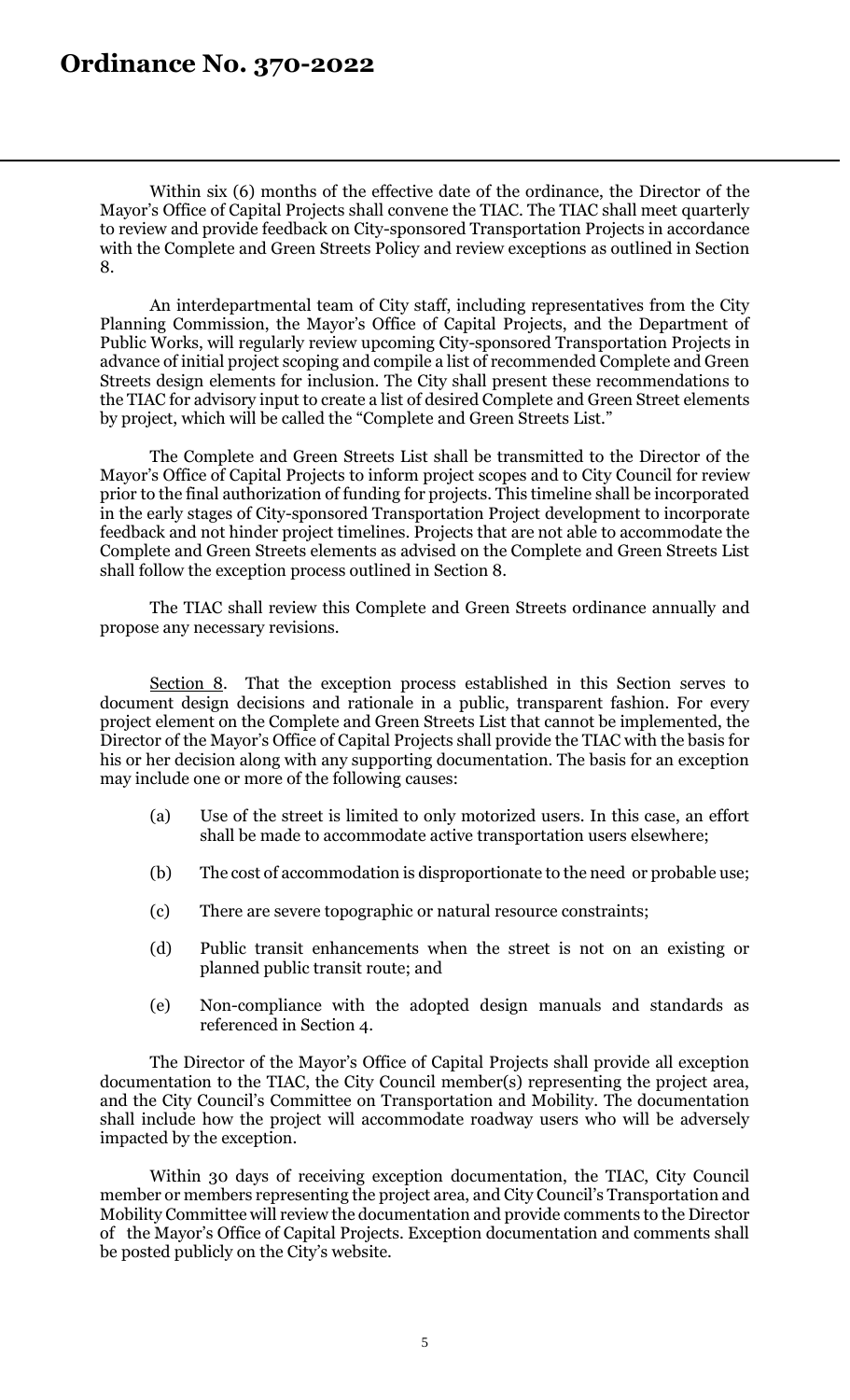### **Ordinance No. 370-2022**

Section 9. That the Director of the Mayor's Office of Capital Projects and the Director of City Planning shall provide to City Council, and post publicly on the City's website, an annual progress report on the implementation of the Complete and Green Streets Policy. The annual report shall be prepared by the end of the third quarter of the following year and outline the previous year's accomplishments and list expected projects for the upcoming year. The report shall also serve to evaluate the performance and execution of the Complete and Green Streets Policy. Evaluation of performance may include the following measures, if available:

- (a) Pre- and post-usage data by transportation mode;
- (b) Pre- and post-project crash data;
- (c) Pre- and post-project speed data;
- (d) Feedback from the community via community engagement exercises;
- (e) Citywide linear feet of sidewalks built;
- (f) Citywide number of ADA accessible curb ramps built;
- (g) Citywide miles of bicycle facilities built by type;
- (h) Citywide number of public transit accessibility accommodations built by type;
- (i) Citywide number of trees planted;
- (j) Citywide number of pedestrian refuge islands installed;
- (k) Citywide number of curb extensions installed;
- (l) Citywide number and type of crosswalk and intersections improvements;
- (m) Number of new construction or rehabilitation building permits issued along project routes; and
- (n) List of documented exceptions from Complete and Green Streets Policy.

Section 10. That, within 6 months of the effective date of this ordinance, a Complete Streets Community Engagement Plan shall be developed by the City Administration as part of the Complete and Green Streets Policy to describe the process for community engagement related to City-sponsored Transportation Projects.

Section 11. That the Directors of the Office of Capital Projects and City Planning Commission, as appropriate, ("Appropriate Director") are authorized to employ by contract or contracts one or more professional consultants or firms of professional consultants for the purpose of supplementing the regularly employed staff of the departments of the City of Cleveland to provide professional services necessary to develop, review and update the Active Transportation Plan and the Complete and Green Streets Policy, and to conduct project evaluation and annual reporting as described in Sections 3 and 9 of this ordinance respectively. The selection of the professional consultants or firms of professional consultants shall be made by the Board of Control on the nomination of the Appropriate Director. The compensation to be paid for the services shall be fixed by the Board of Control and shall be paid from the funds or funds deemed appropriate by the Director of Finance and that are appropriated for this purpose.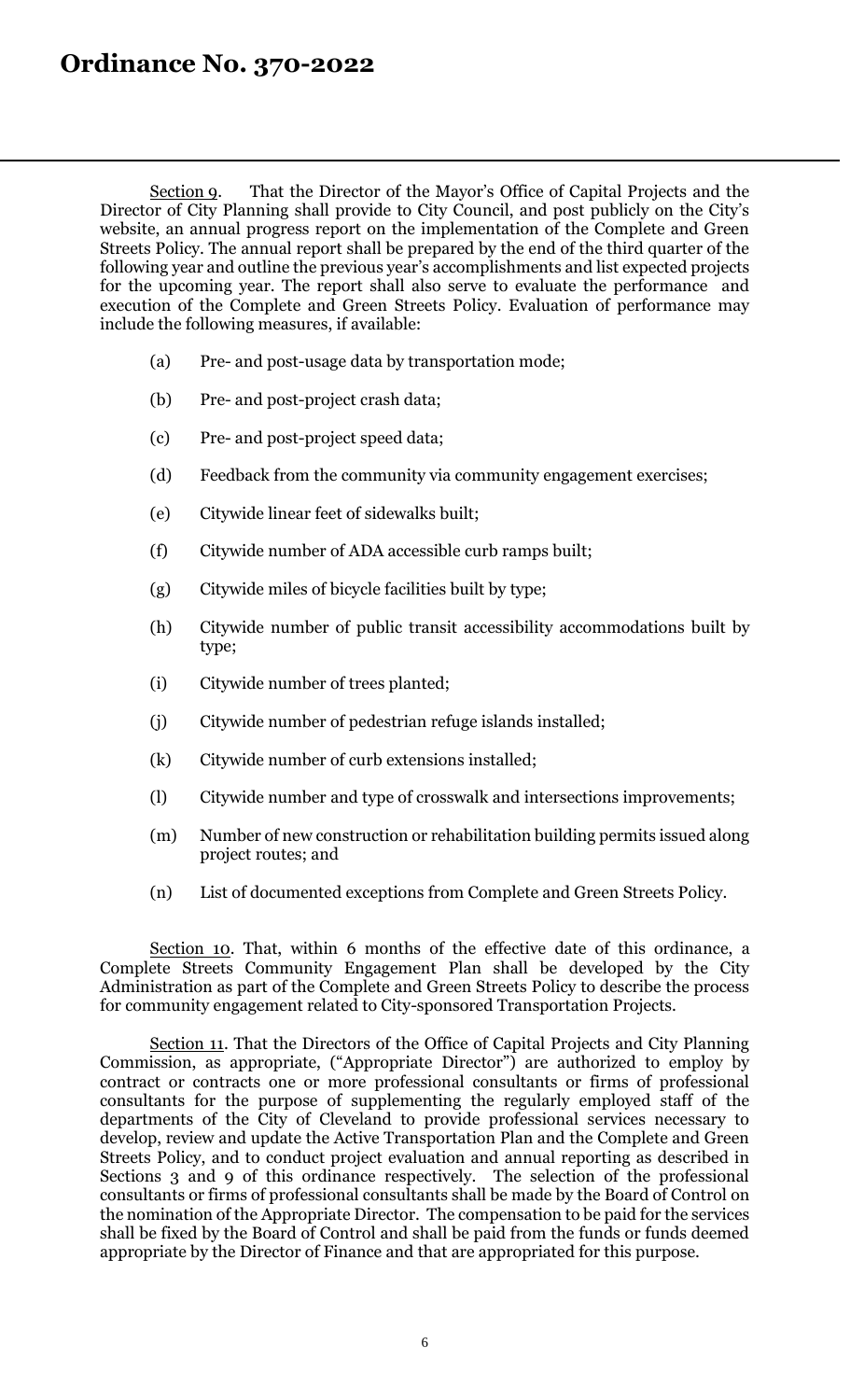Section 12. That, notwithstanding any provisions of the Codified Ordinances of Cleveland, Ohio, 1976, the contrary, the Appropriate Director is authorized to apply for and accept from various entities, both public and private, such grants and gifts as they become available; provided that any such gifts may be in the form of money, material, or services. The Appropriate Director is authorized to file all papers and execute all documents necessary to receive the funds under any grant or gift, and, upon acceptance of any grant or gift by the Appropriate Director, the funds shall be appropriated in the case of grants, for the purposes set forth in the grant agreement, and, in the case of gifts, for the purposes designated by the donor. The Appropriate Director shall report the acceptance of any grant or gift to the Clerk of Council. Any funds accepted under this section shall be deposited in the appropriate fund determined by the Director of Finance and shall be expended in the same manner as other public funds, unless specifically provided for in the terms of the gift or grant, or as authorized by ordinance of Council.

Section 13. That the Appropriate Director is authorized to make one or more written standard purchase contracts under the Charter and the Codified Ordinances of Cleveland, Ohio, 1976, for the necessary items materials, equipment, supplies, and services to conduct pre- and post-construction evaluations, including but not limited to, speed radars, counter equipment, other similar types of equipment, and maintenance and licenses related thereto, including labor and materials if necessary, for a period of two (2) years, with two options to renew for additional two-year periods, to be purchased by the Commissioner of Purchases and Supplies on a unit basis for the appropriate department. Bids shall be taken in a manner that permits an award to be made for all items as a single contract, or by separate contract for each or any combination of the items as the Board of Control determines. The first of the two-year options to renew may not be exercised without additional legislative authority. If such additional legislative authority is granted and the first of the two-year options to renew is exercised, then the second of the two-year options to renew may be exercised at the option of the Appropriate Director, without the necessity of obtaining additional authority of this Council.

Section 14. That under Section 108(b) of the Charter, the purchases authorized by this ordinance may be made through cooperative arrangements with other governmental agencies. The Appropriate Director may sign all documents that are necessary to make the purchases, and may enter into one or more contracts with the vendors selected through that cooperative process.

Section 15. That the cost of the contract or contracts authorized shall be paid from the appropriate funds as determined by the Director of Finance.

Section 16. That existing Ordinance No. 798-11, passed September 19, 2011, is repealed.

Section 17. That this ordinance is declared to be an emergency measure and, provided it receives the affirmative vote of two-thirds of all the members elected to Council, it shall take effect and be in force immediately upon its passage and approval by the Mayor; otherwise it shall take effect and be in force from and after the earliest period allowed by law.

SM/ 4-18-2022 FOR: Council Member McCormack